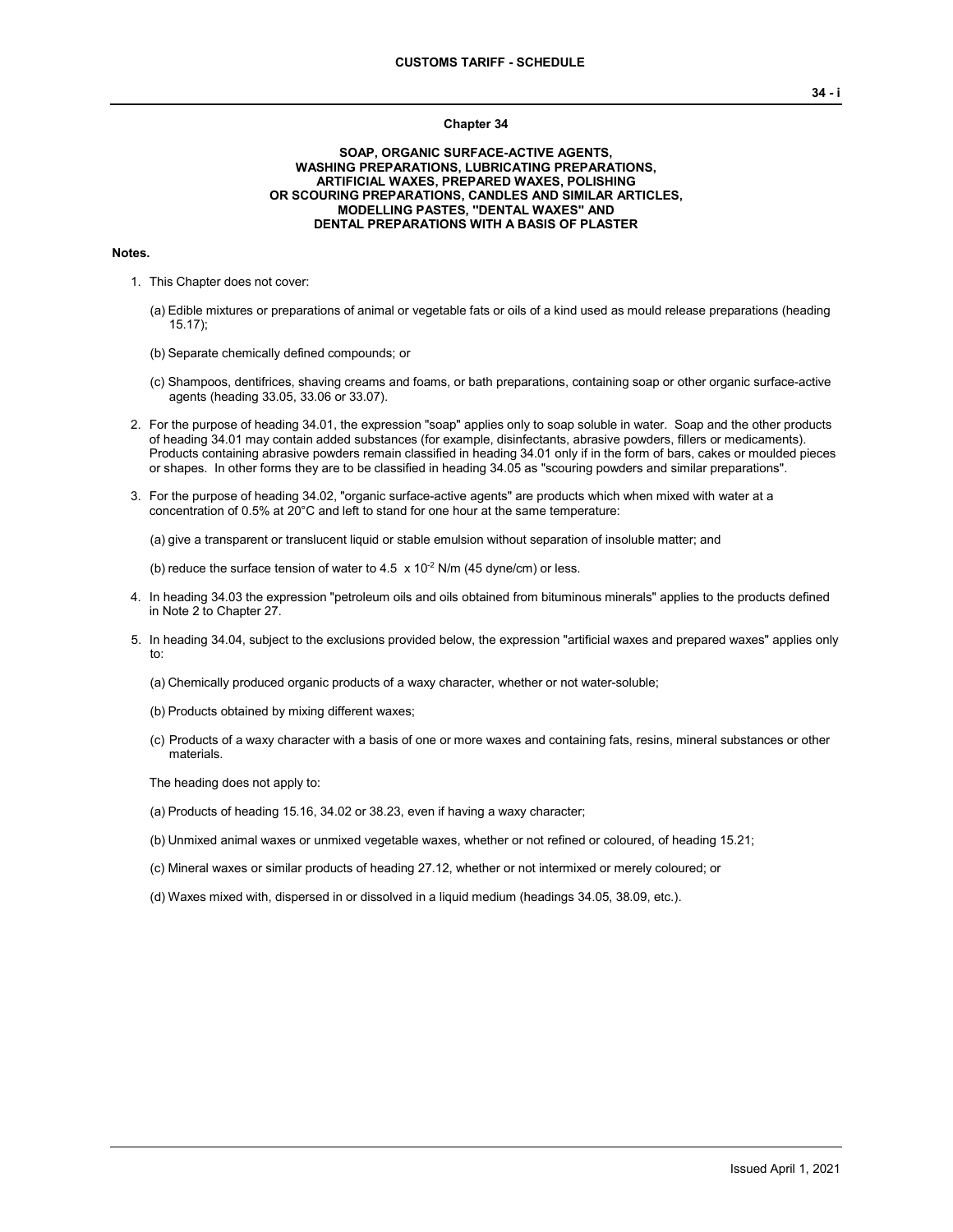## **CUSTOMS TARIFF - SCHEDULE**

| <b>Tariff</b><br><b>SS</b><br>Item | <b>Description of Goods</b>                                                                                                                                                                                                                                                                                                                                                                                                               | Unit of<br>Meas. | <b>MFN</b><br><b>Tariff</b> | <b>Applicable</b><br><b>Preferential Tariffs</b>                                                                                     |
|------------------------------------|-------------------------------------------------------------------------------------------------------------------------------------------------------------------------------------------------------------------------------------------------------------------------------------------------------------------------------------------------------------------------------------------------------------------------------------------|------------------|-----------------------------|--------------------------------------------------------------------------------------------------------------------------------------|
| 34.01                              | Soap; organic surface-active products and preparations for use as<br>soap, in the form of bars, cakes, moulded pieces or shapes, whether or<br>not containing soap; organic surface-active products and preparations<br>for washing the skin, in the form of liquid or cream and put up for retail<br>sale, whether or not containing soap; paper, wadding, felt and<br>nonwovens, impregnated, coated or covered with soap or detergent. |                  |                             |                                                                                                                                      |
|                                    | -Soap and organic surface-active products and preparations, in the form<br>of bars, cakes, moulded pieces or shapes, and paper, wadding, felt and<br>nonwovens, impregnated, coated or covered with soap or detergent:                                                                                                                                                                                                                    |                  |                             |                                                                                                                                      |
| 3401.11                            | --For toilet use (including medicated products)                                                                                                                                                                                                                                                                                                                                                                                           |                  |                             |                                                                                                                                      |
|                                    | 3401.11.10 00 - - - Castile soap                                                                                                                                                                                                                                                                                                                                                                                                          | KGM              | Free                        | CCCT, LDCT, GPT,<br>UST, MXT, CIAT, CT,<br>CRT, IT, NT, SLT, PT,<br>COLT, JT, PAT, HNT,<br>KRT, CEUT, UAT,<br>CPTPT, UKT: Free       |
| 3401.11.90 00 - - - Other          |                                                                                                                                                                                                                                                                                                                                                                                                                                           | KGM              | 6.5%                        | CCCT, LDCT, UST,<br>MXT, CIAT, CT, CRT,<br>IT, NT, SLT, PT, COLT,<br>JT, PAT, HNT, KRT,<br>CEUT, UAT, CPTPT,<br>UKT: Free<br>GPT: 3% |
| 3401.19.00                         | - -Other                                                                                                                                                                                                                                                                                                                                                                                                                                  |                  | 6.5%                        | CCCT, LDCT, UST,<br>MXT, CIAT, CT, CRT,<br>IT, NT, SLT, PT, COLT,<br>JT, PAT, HNT, KRT,<br>CEUT, UAT, CPTPT,<br>UKT: Free<br>GPT: 3% |
|                                    | 10 - - - - - Surface active products and preparations, whether or not containing                                                                                                                                                                                                                                                                                                                                                          | KGM              |                             |                                                                                                                                      |
|                                    |                                                                                                                                                                                                                                                                                                                                                                                                                                           | KGM              |                             |                                                                                                                                      |
| 3401.20                            | -Soap in other forms                                                                                                                                                                                                                                                                                                                                                                                                                      |                  |                             |                                                                                                                                      |
|                                    | 3401.20.10 00 - - - Laundry soap for washing clothes and other linens                                                                                                                                                                                                                                                                                                                                                                     | KGM              | 2.5%                        | CCCT, LDCT, GPT,<br>UST, MXT, CIAT, CT,<br>CRT, IT, NT, SLT, PT,<br>COLT, JT, PAT, HNT,<br>KRT, CEUT, UAT,<br>CPTPT, UKT: Free       |
|                                    | 3401.20.20 00 - - -Soap pellets containing sodium soaps of fatty acids and glycerol, for use in<br>the manufacture of bar soaps                                                                                                                                                                                                                                                                                                           | KGM              | Free                        | CCCT, LDCT, GPT,<br>UST, MXT, CIAT, CT,<br>CRT, IT, NT, SLT, PT,<br>COLT, JT, PAT, HNT,<br>KRT, CEUT, UAT,<br>CPTPT, UKT: Free       |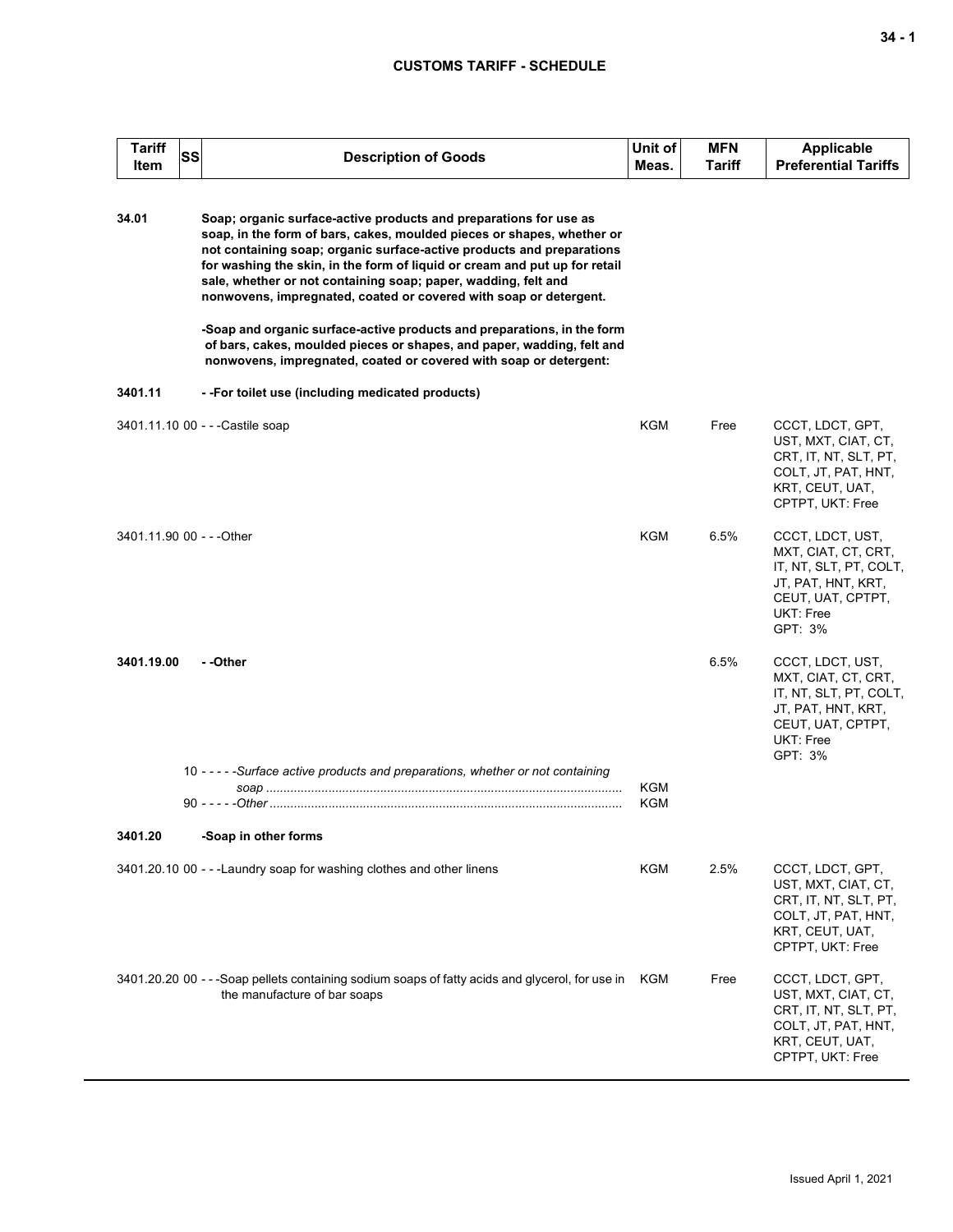| <b>Tariff</b><br><b>SS</b><br>Item | <b>Description of Goods</b>                                                                                                                                                                                                                          | Unit of<br>Meas. | <b>MFN</b><br>Tariff | <b>Applicable</b><br><b>Preferential Tariffs</b>                                                                                                                         |
|------------------------------------|------------------------------------------------------------------------------------------------------------------------------------------------------------------------------------------------------------------------------------------------------|------------------|----------------------|--------------------------------------------------------------------------------------------------------------------------------------------------------------------------|
|                                    | 3401.20.30 00 - - -Dry soap for use as a lubricant in wire drawing in the manufacture of<br>pneumatic tires                                                                                                                                          | KGM              | Free                 | CCCT, LDCT, GPT,<br>UST, MXT, CIAT, CT,<br>CRT, IT, NT, SLT, PT,<br>COLT, JT, PAT, HNT,<br>KRT, CEUT, UAT,<br>CPTPT, UKT: Free                                           |
| 3401.20.90                         | $- -$ Other                                                                                                                                                                                                                                          |                  | 6.5%                 | CCCT, LDCT, UST,<br>MXT, CIAT, CT, CRT,<br>IT, NT, SLT, PT, COLT,<br>JT, PAT, HNT, KRT,<br>CEUT, UAT, CPTPT,<br>UKT: Free<br>GPT: 3%                                     |
|                                    |                                                                                                                                                                                                                                                      | KGM<br>KGM       |                      |                                                                                                                                                                          |
|                                    | 3401.30.00 00 -Organic surface-active products and preparations for washing the skin,<br>in the form of liquid or cream and put up for retail sale, whether or not<br>containing soap                                                                | KGM              | 6.5%                 | CCCT, LDCT, UST,<br>MXT, CIAT, CT, CRT,<br>IT, NT, SLT, PT, COLT,<br>JT, PAT, HNT, KRT,<br>CEUT, UAT, CPTPT,<br>UKT: Free<br><b>AUT: 4%</b><br><b>NZT: 4%</b><br>GPT: 3% |
| 34.02                              | Organic surface-active agents (other than soap); surface-active<br>preparations, washing preparations (including auxiliary washing<br>preparations) and cleaning preparations, whether or not containing<br>soap, other than those of heading 34.01. |                  |                      |                                                                                                                                                                          |
|                                    | -Organic surface-active agents, whether or not put up for retail sale:                                                                                                                                                                               |                  |                      |                                                                                                                                                                          |
| 3402.11                            | - -Anionic                                                                                                                                                                                                                                           |                  |                      |                                                                                                                                                                          |
|                                    | 3402.11.10 00 - - -Sodium alkylbenzene sulphonates for use in the manufacture of slow<br>dissolving inside toilet tank solids of heading 34.02 or 38.08                                                                                              | KGM              | Free                 | CCCT, LDCT, GPT,<br>UST, MXT, CIAT, CT,<br>CRT, IT, NT, SLT, PT,<br>COLT, JT, PAT, HNT,<br>KRT, CEUT, UAT,<br>CPTPT, UKT: Free                                           |
| 3402.11.90                         | $- -$ Other                                                                                                                                                                                                                                          |                  | 6.5%                 | CCCT, LDCT, UST,<br>MXT, CIAT, CT, CRT,<br>IT, NT, SLT, PT, COLT,<br>JT, PAT, HNT, KRT,<br>CEUT, UAT, CPTPT,<br><b>UKT: Free</b><br><b>AUT: 4%</b><br>NZT: 4%<br>GPT: 3% |
|                                    |                                                                                                                                                                                                                                                      | KGM              |                      |                                                                                                                                                                          |
|                                    |                                                                                                                                                                                                                                                      | KGM              |                      |                                                                                                                                                                          |
|                                    |                                                                                                                                                                                                                                                      | KGM              |                      |                                                                                                                                                                          |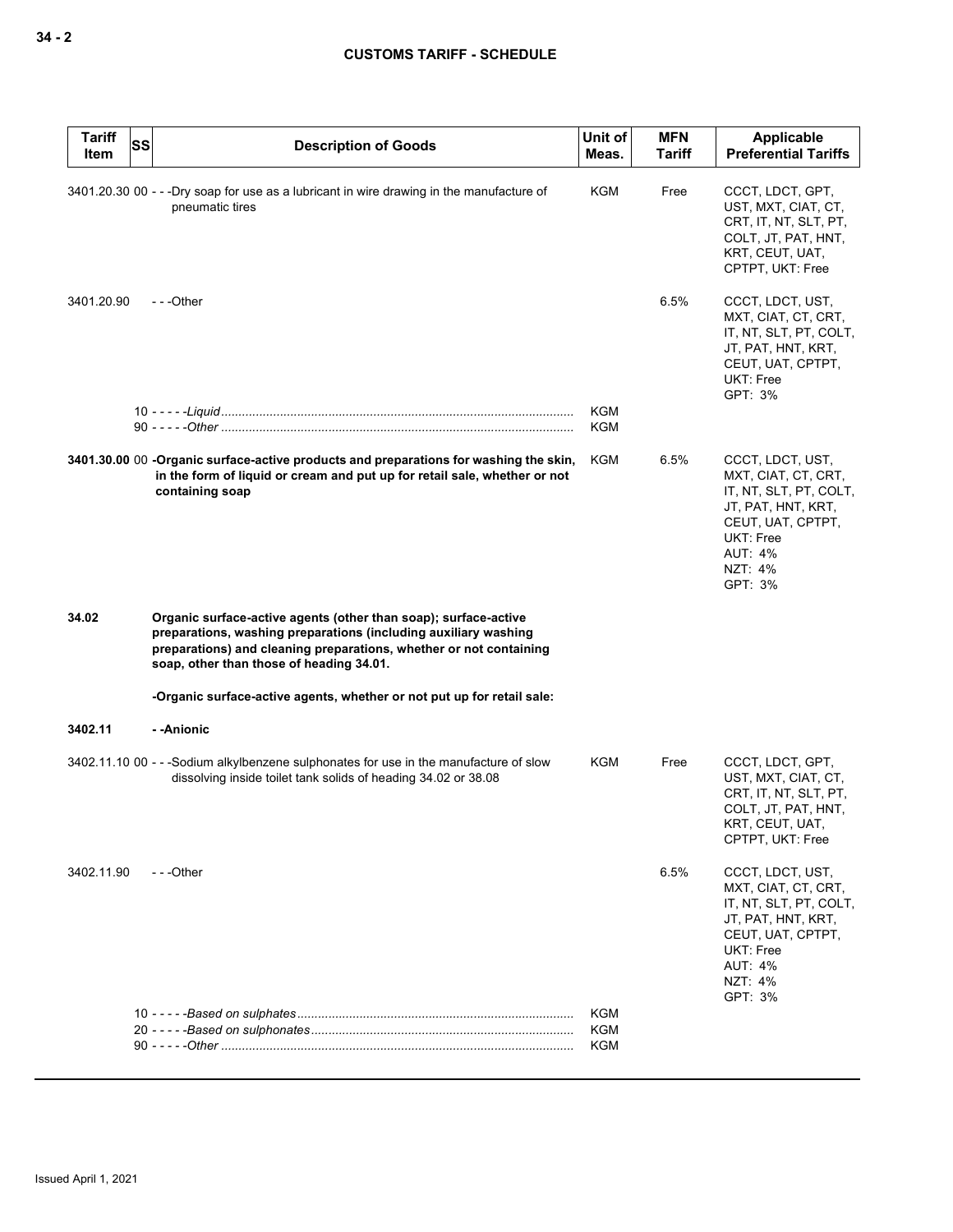| <b>Tariff</b>                         | <b>SS</b> | <b>Description of Goods</b>                                                                                                                      | Unit of    | <b>MFN</b>    | <b>Applicable</b>                                                                                                                                                 |
|---------------------------------------|-----------|--------------------------------------------------------------------------------------------------------------------------------------------------|------------|---------------|-------------------------------------------------------------------------------------------------------------------------------------------------------------------|
| <b>Item</b>                           |           |                                                                                                                                                  | Meas.      | <b>Tariff</b> | <b>Preferential Tariffs</b>                                                                                                                                       |
| 3402.12.00 00 - - Cationic<br>3402.13 |           | - -Non-ionic                                                                                                                                     | <b>KGM</b> | 6.5%          | CCCT, LDCT, UST,<br>MXT, CIAT, CT, CRT,<br>IT, NT, SLT, PT, COLT,<br>JT, PAT, HNT, KRT,<br>CEUT, UAT, CPTPT,<br>UKT: Free<br><b>AUT: 4%</b><br>NZT: 4%<br>GPT: 3% |
|                                       |           |                                                                                                                                                  |            |               |                                                                                                                                                                   |
|                                       |           | 3402.13.10 00 - - -Polyether polyols, with a hydroxyl number of 265 or more, for use in the<br>manufacture of polyurethane moulding compositions | KGM        | Free          | CCCT, LDCT, GPT,<br>UST, MXT, CIAT, CT,<br>CRT, IT, NT, SLT, PT,<br>COLT, JT, PAT, HNT,<br>KRT, CEUT, UAT,<br>CPTPT, UKT: Free                                    |
| 3402.13.90                            |           | $- -$ Other                                                                                                                                      |            | 6.5%          | CCCT, LDCT, UST,<br>MXT, CIAT, CT, CRT,<br>IT, NT, SLT, PT, COLT,<br>JT, PAT, HNT, KRT,<br>CEUT, UAT, CPTPT,<br>UKT: Free<br><b>AUT: 4%</b><br>NZT: 4%<br>GPT: 3% |
|                                       |           | -----Based on ethoxylated alcohols:                                                                                                              |            |               |                                                                                                                                                                   |
|                                       |           |                                                                                                                                                  | <b>KGM</b> |               |                                                                                                                                                                   |
|                                       |           |                                                                                                                                                  | <b>KGM</b> |               |                                                                                                                                                                   |
|                                       |           |                                                                                                                                                  | KGM        |               |                                                                                                                                                                   |
|                                       |           |                                                                                                                                                  | KGM<br>KGM |               |                                                                                                                                                                   |
|                                       |           |                                                                                                                                                  |            |               |                                                                                                                                                                   |
| 3402.19.00 00 - - Other               |           |                                                                                                                                                  | KGM        | 6.5%          | CCCT, LDCT, UST,<br>MXT, CIAT, CT, CRT,<br>IT, NT, SLT, PT, COLT,<br>JT, PAT, HNT, KRT,<br>CEUT, UAT, CPTPT,<br>UKT: Free<br>AUT: 4%<br>NZT: 4%<br>GPT: 3%        |
| 3402.20                               |           | -Preparations put up for retail sale                                                                                                             |            |               |                                                                                                                                                                   |
|                                       |           | 3402.20.10 00 - - - Automatic dishwasher detergents                                                                                              | <b>KGM</b> | 6.5%          | CCCT, LDCT, UST,<br>MXT, CIAT, CT, CRT,<br>IT, NT, SLT, PT, COLT,<br>JT, PAT, HNT, KRT,<br>CEUT, UAT, CPTPT,<br>UKT: Free<br>GPT: 3%                              |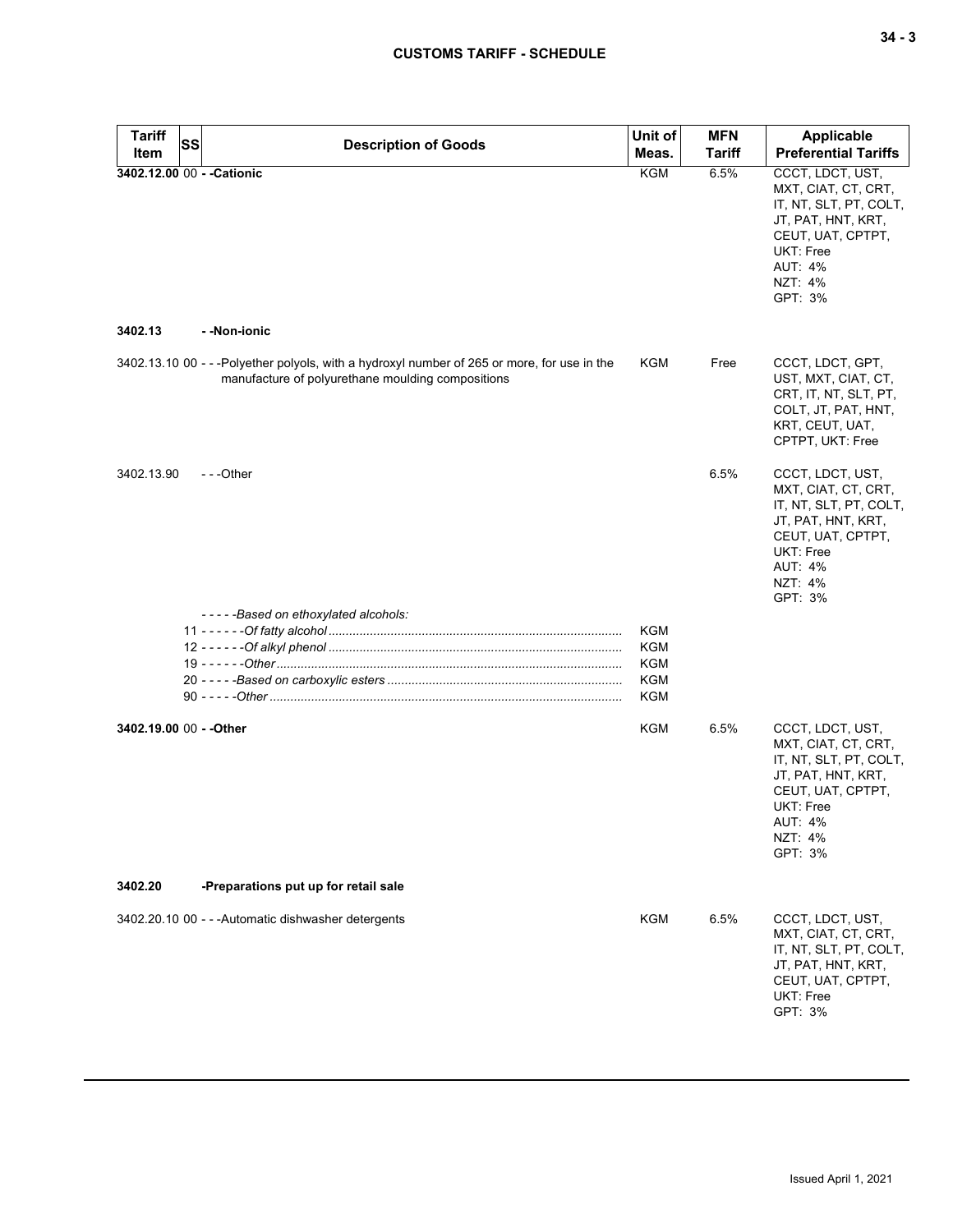| <b>Tariff</b><br>Item       | SS<br><b>Description of Goods</b>                                                                                                                                                                                                                                                                                                                                                                                                                                                               | Unit of<br>Meas.                                                                                      | <b>MFN</b><br><b>Tariff</b> | <b>Applicable</b><br><b>Preferential Tariffs</b>                                                                                                                         |
|-----------------------------|-------------------------------------------------------------------------------------------------------------------------------------------------------------------------------------------------------------------------------------------------------------------------------------------------------------------------------------------------------------------------------------------------------------------------------------------------------------------------------------------------|-------------------------------------------------------------------------------------------------------|-----------------------------|--------------------------------------------------------------------------------------------------------------------------------------------------------------------------|
| 3402.20.90                  | ---Other<br>-----Detergents:                                                                                                                                                                                                                                                                                                                                                                                                                                                                    |                                                                                                       | 6.5%                        | CCCT, LDCT, UST,<br>MXT, CIAT, CT, CRT,<br>IT, NT, SLT, PT, COLT,<br>JT, PAT, HNT, KRT,<br>CEUT, UAT, CPTPT,<br><b>UKT: Free</b><br><b>AUT: 4%</b><br>NZT: 4%<br>GPT: 3% |
|                             | 12 - - - - - - Dishwashing, other than automatic dishwasher detergents                                                                                                                                                                                                                                                                                                                                                                                                                          | <b>KGM</b><br>KGM<br><b>KGM</b><br><b>KGM</b><br><b>KGM</b><br><b>KGM</b><br><b>KGM</b><br><b>KGM</b> |                             |                                                                                                                                                                          |
| 3402.90                     | -Other                                                                                                                                                                                                                                                                                                                                                                                                                                                                                          |                                                                                                       |                             |                                                                                                                                                                          |
|                             | 3402.90.10 00 - - - Chemical antioxidants, hardeners, inhibitors, restrainers, sensitizers and<br>stabilizers for use in the manufacture of photographic emulsions;<br>To be employed in removing salts or water from crude petroleum oils;<br>To be employed as drilling mud or additives therefor in drilling for minerals,<br>natural gas, oil or water                                                                                                                                      | <b>KGM</b>                                                                                            | Free                        | CCCT, LDCT, GPT,<br>UST, MXT, CIAT, CT,<br>CRT, IT, NT, SLT, PT,<br>COLT, JT, PAT, HNT,<br>KRT, CEUT, UAT,<br>CPTPT, UKT: Free                                           |
|                             | $--$ Other:                                                                                                                                                                                                                                                                                                                                                                                                                                                                                     |                                                                                                       |                             |                                                                                                                                                                          |
|                             | 3402.90.91 00 - - - - For use in Canadian manufactures                                                                                                                                                                                                                                                                                                                                                                                                                                          | <b>KGM</b>                                                                                            | Free                        | AUT, NZT, CCCT, LDCT,<br>GPT, UST, MXT, CIAT,<br>CT, CRT, IT, NT, SLT,<br>PT, COLT, JT, PAT,<br>HNT, KRT, CEUT, UAT,<br>CPTPT, UKT: Free                                 |
| 3402.90.99 00 - - - - Other |                                                                                                                                                                                                                                                                                                                                                                                                                                                                                                 | <b>KGM</b>                                                                                            | 6.5%                        | CCCT, LDCT, UST,<br>MXT, CIAT, CT, CRT,<br>IT, NT, SLT, PT, COLT,<br>JT, PAT, HNT, KRT,<br>CEUT, UAT, CPTPT,<br>UKT: Free<br><b>AUT: 4%</b><br>NZT: 4%<br>GPT: 3%        |
| 34.03                       | Lubricating preparations (including cutting-oil preparations, bolt or nut<br>release preparations, anti-rust or anti-corrosion preparations and mould<br>release preparations, based on lubricants) and preparations of a kind<br>used for the oil or grease treatment of textile materials, leather, furskins<br>or other materials, but excluding preparations containing, as basic<br>constituents, 70% or more by weight of petroleum oils or of oils<br>obtained from bituminous minerals. |                                                                                                       |                             |                                                                                                                                                                          |

**-Containing petroleum oils or oils obtained from bituminous minerals:**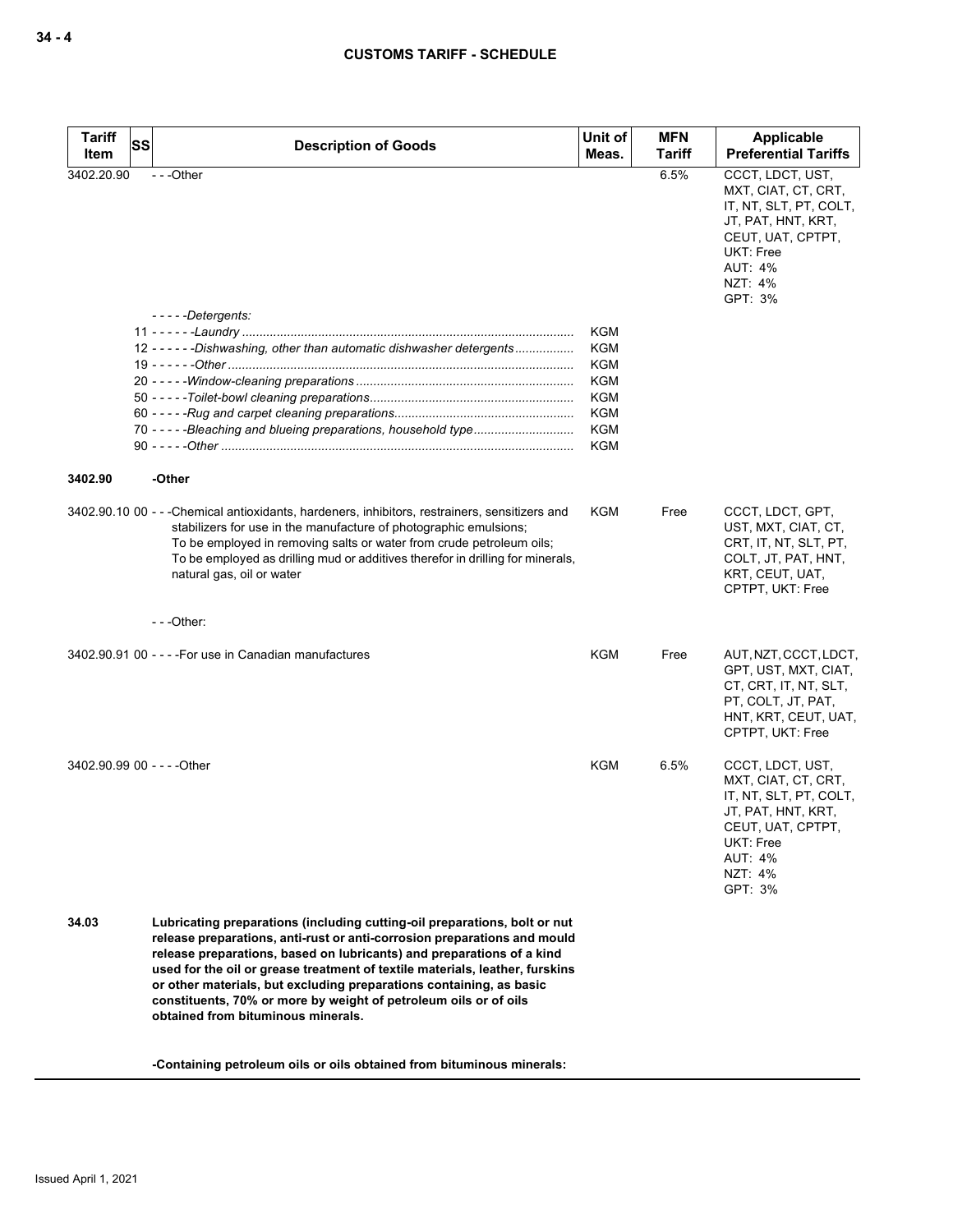| <b>Tariff</b><br>Item     | <b>SS</b> | <b>Description of Goods</b>                                                                                                      | Unit of<br>Meas. | <b>MFN</b><br><b>Tariff</b> | Applicable<br><b>Preferential Tariffs</b>                                                                                                   |
|---------------------------|-----------|----------------------------------------------------------------------------------------------------------------------------------|------------------|-----------------------------|---------------------------------------------------------------------------------------------------------------------------------------------|
| 3403.11                   |           | - - Preparations for the treatment of textile materials, leather, furskins or<br>other materials                                 |                  |                             |                                                                                                                                             |
|                           |           | 3403.11.10 00 - - - Lubricating oil preparations based in part on petroleum                                                      | <b>LTR</b>       | 6.5%                        | CCCT, LDCT, UST,<br>MXT, CIAT, CT, CRT,<br>IT, NT, SLT, PT, COLT,<br>JT, PAT, HNT, KRT,<br>CEUT, UAT, CPTPT,<br>UKT: Free<br>GPT: 3%        |
| 3403.11.90 00 - - - Other |           |                                                                                                                                  | LTR.             | 6%                          | CCCT, LDCT, UST,<br>MXT, CIAT, CT, CRT,<br>IT, NT, SLT, PT, COLT,<br>JT, PAT, HNT, KRT,<br>CEUT, UAT, CPTPT,<br>UKT: Free<br>GPT: 3%        |
| 3403.19                   |           | --Other                                                                                                                          |                  |                             |                                                                                                                                             |
|                           |           | ---Lubricating oil preparations based in part on petroleum:                                                                      |                  |                             |                                                                                                                                             |
|                           |           | 3403.19.11 00 - - - - For use in Canadian manufactures;<br>Other oil-based lubricating preparations for wet drawing of tire wire | <b>LTR</b>       | Free                        | CCCT, LDCT, GPT,<br>UST, MXT, CIAT, CT,<br>CRT, IT, NT, SLT, PT,<br>COLT, JT, PAT, HNT,<br>KRT, CEUT, UAT,<br>CPTPT, UKT: Free              |
| 3403.19.19                |           | $- - -$ Other                                                                                                                    |                  | 6.5%                        | CCCT, LDCT, UST,<br>MXT, CIAT, CT, CRT,<br>IT, NT, SLT, PT, COLT,<br>JT, PAT, HNT, KRT,<br>CEUT, UAT, CPTPT,<br>UKT: Free<br>GPT: 3%        |
|                           |           |                                                                                                                                  | <b>LTR</b>       |                             |                                                                                                                                             |
|                           |           |                                                                                                                                  | <b>LTR</b>       |                             |                                                                                                                                             |
|                           |           | $- -$ Other:                                                                                                                     |                  |                             |                                                                                                                                             |
|                           |           | 3403.19.91 00 - - - - For use in Canadian manufactures                                                                           | <b>LTR</b>       | Free                        | CCCT, LDCT, GPT,<br>UST, MXT, CIAT, CT,<br>CRT, IT, NT, SLT, PT,<br>COLT, JT, PAT, HNT,<br>KRT, CEUT, UAT,<br>CPTPT, UKT: Free              |
| 3403.19.99                |           | $--$ Other                                                                                                                       |                  | 6.5%                        | CCCT, LDCT, UST,<br>MXT, CIAT, CT, CRT,<br>IT, NT, SLT, PT, COLT,<br>JT, PAT, HNT, KRT,<br>CEUT, UAT, CPTPT,<br><b>UKT: Free</b><br>GPT: 3% |
|                           |           |                                                                                                                                  | <b>LTR</b>       |                             |                                                                                                                                             |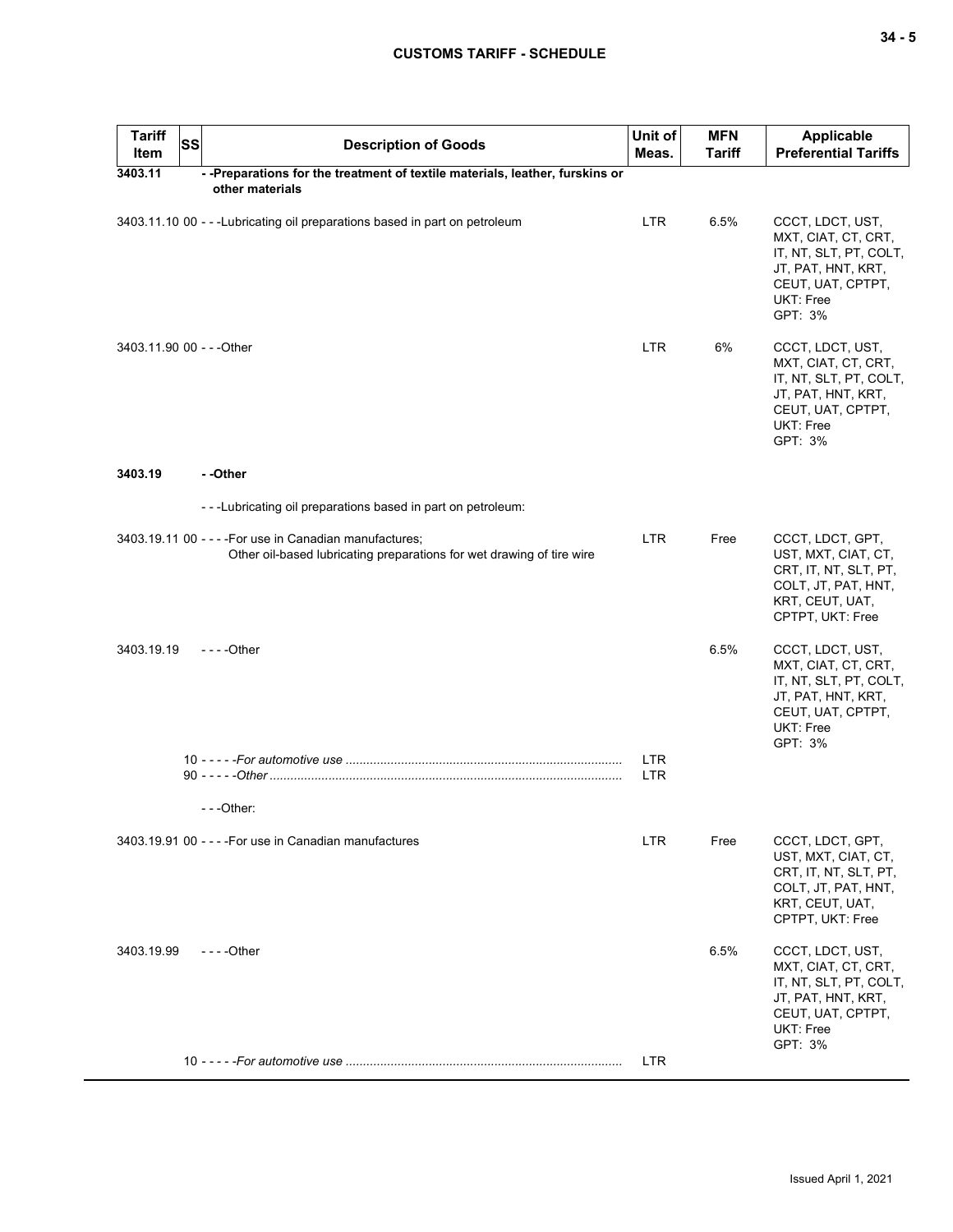| <b>Tariff</b><br>Item     | SS | <b>Description of Goods</b>                                                                                                                    | Unit of<br>Meas.         | <b>MFN</b><br><b>Tariff</b> | <b>Applicable</b><br><b>Preferential Tariffs</b>                                                                                            |
|---------------------------|----|------------------------------------------------------------------------------------------------------------------------------------------------|--------------------------|-----------------------------|---------------------------------------------------------------------------------------------------------------------------------------------|
|                           |    |                                                                                                                                                | <b>LTR</b>               |                             |                                                                                                                                             |
|                           |    | -Other:                                                                                                                                        |                          |                             |                                                                                                                                             |
| 3403.91                   |    | --Preparations for the treatment of textile materials, leather, furskins or<br>other materials                                                 |                          |                             |                                                                                                                                             |
|                           |    | 3403.91.10 00 - - - For use in stuffing or dressing leather or furskins                                                                        | LTR.                     | Free                        | CCCT, LDCT, GPT,<br>UST, MXT, CIAT, CT,<br>CRT, IT, NT, SLT, PT,<br>COLT, JT, PAT, HNT,<br>KRT, CEUT, UAT,<br>CPTPT, UKT: Free              |
| 3403.91.90 00 - - - Other |    |                                                                                                                                                | LTR.                     | 6%                          | CCCT, LDCT, UST,<br>MXT, CIAT, CT, CRT,<br>IT, NT, SLT, PT, COLT,<br>JT, PAT, HNT, KRT,<br>CEUT, UAT, CPTPT,<br>UKT: Free<br>GPT: 3%        |
| 3403.99                   |    | - -Other                                                                                                                                       |                          |                             |                                                                                                                                             |
|                           |    | 3403.99.10 00 - - - For use in Canadian manufactures                                                                                           | LTR.                     | Free                        | CCCT, LDCT, GPT,<br>UST, MXT, CIAT, CT,<br>CRT, IT, NT, SLT, PT,<br>COLT, JT, PAT, HNT,<br>KRT, CEUT, UAT,<br>CPTPT, UKT: Free              |
| 3403.99.90                |    | $- -$ Other                                                                                                                                    | <b>LTR</b><br><b>LTR</b> | 6.5%                        | CCCT, LDCT, UST,<br>MXT, CIAT, CT, CRT,<br>IT, NT, SLT, PT, COLT,<br>JT, PAT, HNT, KRT,<br>CEUT, UAT, CPTPT,<br><b>UKT: Free</b><br>GPT: 3% |
| 34.04                     |    | Artificial waxes and prepared waxes.                                                                                                           |                          |                             |                                                                                                                                             |
|                           |    |                                                                                                                                                |                          |                             |                                                                                                                                             |
| 3404.20                   |    | -Of poly(oxyethylene) (polyethylene glycol)                                                                                                    |                          |                             |                                                                                                                                             |
|                           |    | 3404.20.10 00 - - - Artificial waxes, for use in the manufacture of acrylonitrile-butadiene-<br>styrene (ABS) copolymers of subheading 3903.30 | KGM                      | Free                        | CCCT, LDCT, GPT,<br>UST, MXT, CIAT, CT,<br>CRT, IT, NT, SLT, PT,<br>COLT, JT, PAT, HNT,<br>KRT, CEUT, UAT,<br>CPTPT, UKT: Free              |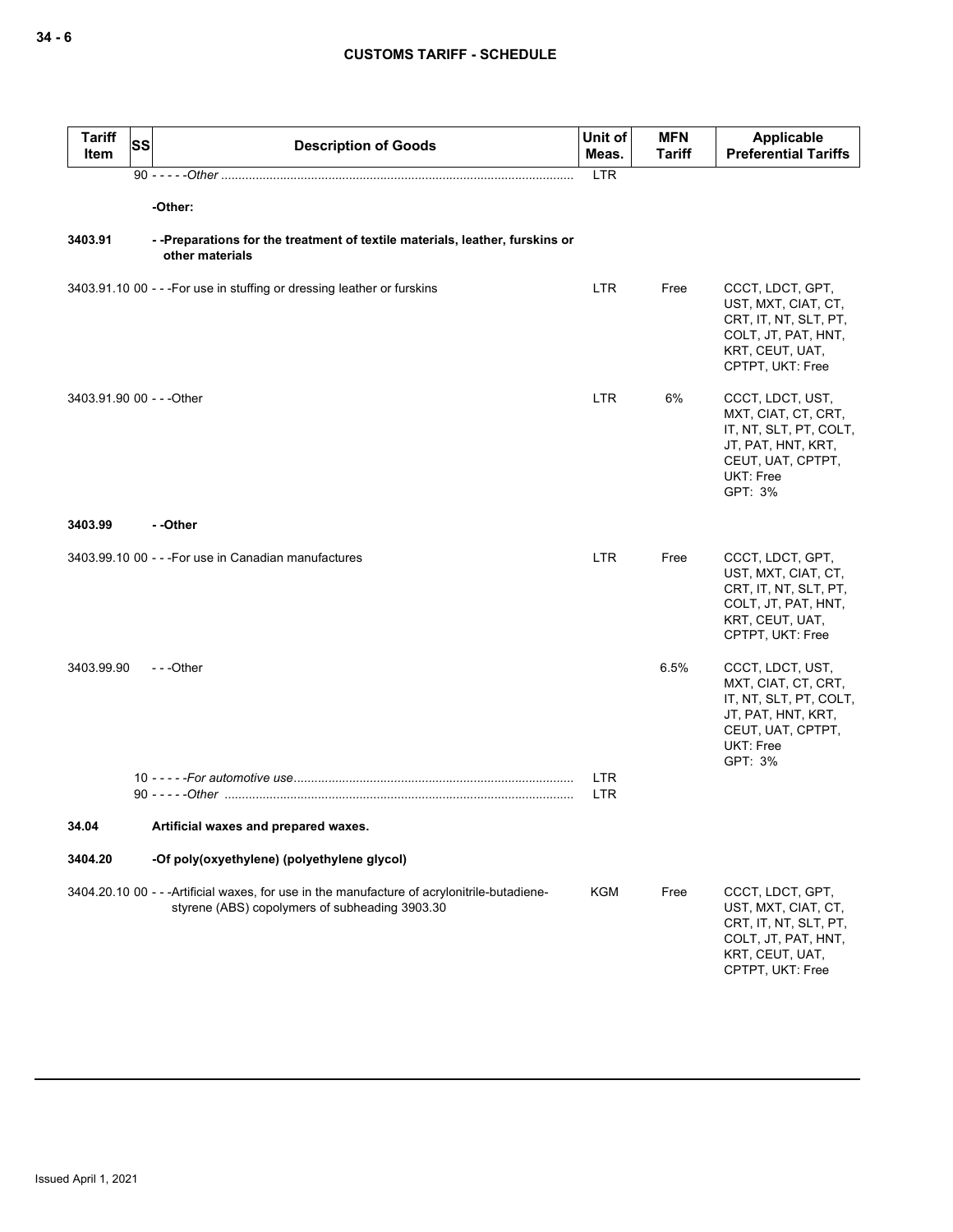| <b>Tariff</b><br>SS<br>Item | <b>Description of Goods</b>                                                                                                                                                                                                                                                                                                                                                                                                                                                                                                                                                                                                | Unit of<br>Meas. | <b>MFN</b><br><b>Tariff</b> | Applicable<br><b>Preferential Tariffs</b>                                                                                            |
|-----------------------------|----------------------------------------------------------------------------------------------------------------------------------------------------------------------------------------------------------------------------------------------------------------------------------------------------------------------------------------------------------------------------------------------------------------------------------------------------------------------------------------------------------------------------------------------------------------------------------------------------------------------------|------------------|-----------------------------|--------------------------------------------------------------------------------------------------------------------------------------|
| 3404.20.90 00 - - - Other   |                                                                                                                                                                                                                                                                                                                                                                                                                                                                                                                                                                                                                            | KGM              | 6.5%                        | CCCT, LDCT, UST,<br>MXT, CIAT, CT, CRT,<br>IT, NT, SLT, PT, COLT,<br>JT, PAT, HNT, KRT,<br>CEUT, UAT, CPTPT,<br>UKT: Free<br>GPT: 3% |
| 3404.90                     | -Other                                                                                                                                                                                                                                                                                                                                                                                                                                                                                                                                                                                                                     |                  |                             |                                                                                                                                      |
|                             | 3404.90.10 00 - - -Chemically modified polyethylene glycol wax for use in the manufacture of KGM<br>tackifier dispersions;<br>Diamides, produced by the reaction of ethylenediamine with fatty acids of<br>heading 38.23, for use in the manufacture of moulded articles of wood pulp<br>composition;<br>Of polyethylene having a number-average molecular weight not exceeding<br>4,000; Rheological additives composed of fatty esters and fatty amides,<br>derived from hydrogenated castor oil;<br>Wax composed of fatty acid alkyl ketene dimer for use in the manufacture<br>of sizing agents or sizing preparations |                  | Free                        | CCCT, LDCT, GPT,<br>UST, MXT, CIAT, CT,<br>CRT, IT, NT, SLT, PT,<br>COLT, JT, PAT, HNT,<br>KRT, CEUT, UAT,<br>CPTPT, UKT: Free       |
|                             | 3404.90.20 00 - - - Of chemically modified lignite                                                                                                                                                                                                                                                                                                                                                                                                                                                                                                                                                                         | KGM              | 6.5%                        | CCCT, LDCT, UST,<br>MXT, CIAT, CT, CRT,<br>IT, NT, SLT, PT, COLT,<br>JT, PAT, HNT, KRT,<br>CEUT, UAT, CPTPT,<br>UKT: Free<br>GPT: 3% |
| 3404.90.90 00 - - - Other   |                                                                                                                                                                                                                                                                                                                                                                                                                                                                                                                                                                                                                            | <b>KGM</b>       | 6.5%                        | CCCT, LDCT, GPT,<br>UST, MXT, CIAT, CT,<br>CRT, IT, NT, SLT, PT,<br>COLT, JT, PAT, HNT,<br>KRT, CEUT, UAT,<br>CPTPT, UKT: Free       |
| 34.05                       | Polishes and creams, for footwear, furniture, floors, coachwork, glass or<br>metal, scouring pastes and powders and similar preparations (whether<br>or not in the form of paper, wadding, felt, nonwovens, cellular plastics or<br>cellular rubber, impregnated, coated or covered with such preparations),<br>excluding waxes of heading 34.04.<br>Containing petroleum oils or oils obtained from bituminous minerals:                                                                                                                                                                                                  |                  |                             |                                                                                                                                      |
| 3405.10                     | -Polishes, creams and similar preparations for footwear or leather                                                                                                                                                                                                                                                                                                                                                                                                                                                                                                                                                         |                  |                             |                                                                                                                                      |
|                             | 3405.10.10 00 - - - Liquid shoe shine preparations for use in the manufacture of shoe care<br>products                                                                                                                                                                                                                                                                                                                                                                                                                                                                                                                     |                  | Free                        | CCCT, LDCT, GPT,<br>UST, MXT, CIAT, CT,<br>CRT, IT, NT, SLT, PT,<br>COLT, JT, PAT, HNT,<br>KRT, CEUT, UAT,<br>CPTPT, UKT: Free       |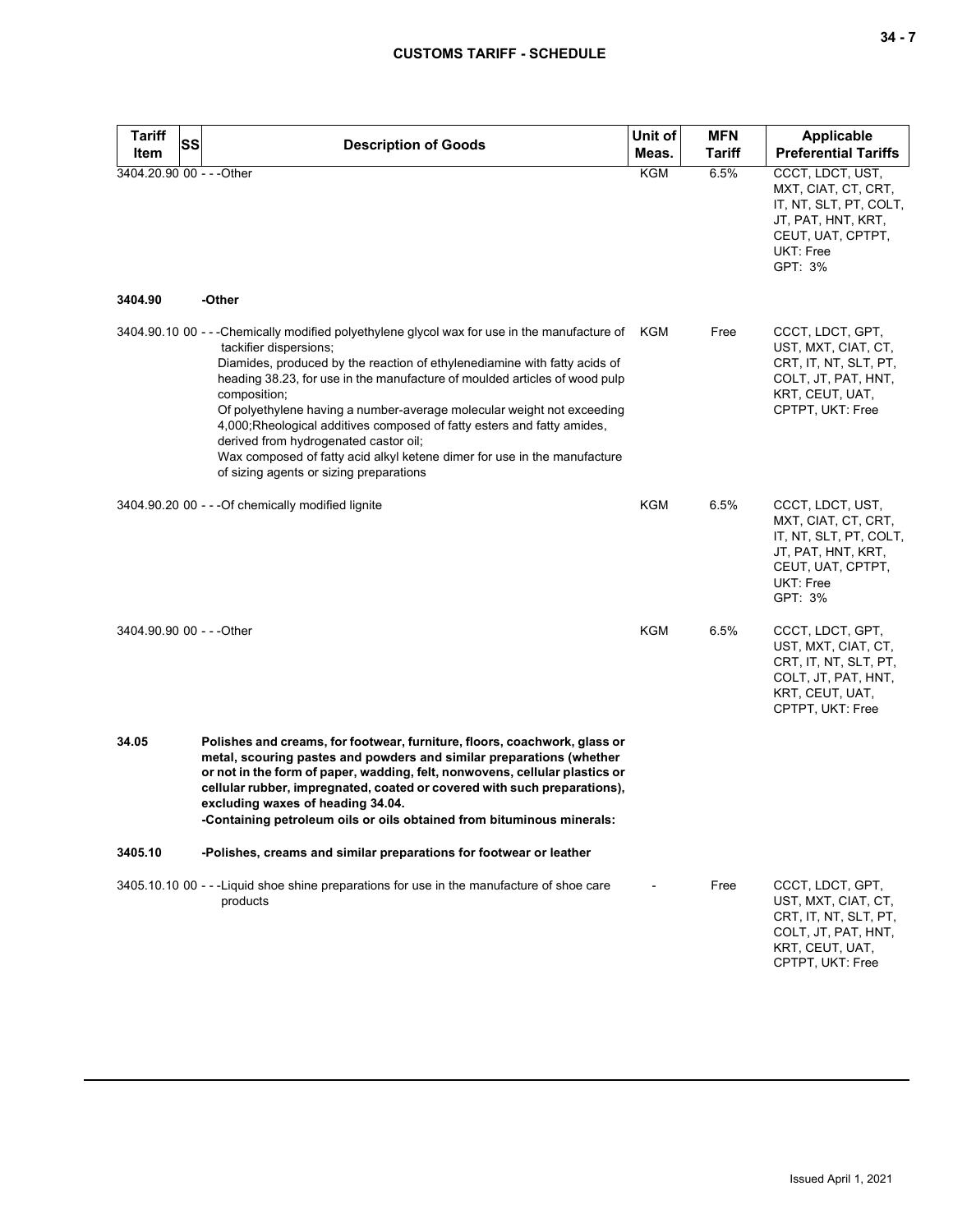| <b>Tariff</b>             | <b>SS</b><br><b>Description of Goods</b>                                                                                      | Unit of    | <b>MFN</b>    | Applicable                                                                                                                                  |
|---------------------------|-------------------------------------------------------------------------------------------------------------------------------|------------|---------------|---------------------------------------------------------------------------------------------------------------------------------------------|
| Item                      |                                                                                                                               | Meas.      | <b>Tariff</b> | <b>Preferential Tariffs</b>                                                                                                                 |
| 3405.10.90 00 - - - Other |                                                                                                                               |            | 6.5%          | CCCT, LDCT, GPT,<br>UST, MXT, CIAT, CT,<br>CRT, IT, NT, SLT, PT,<br>COLT, JT, PAT, HNT,<br>KRT, CEUT, UAT,<br>CPTPT, UKT: Free              |
|                           | 3405.20.00 00 -Polishes, creams and similar preparations for the maintenance of<br>wooden furniture, floors or other woodwork |            | 6.5%          | CCCT, LDCT, GPT,<br>UST, MXT, CIAT, CT,<br>CRT, IT, NT, SLT, PT,<br>COLT, JT, PAT, HNT,<br>KRT, CEUT, UAT,<br>CPTPT, UKT: Free              |
|                           | 3405.30.00 00 -Polishes and similar preparations for coachwork, other than metal<br>polishes                                  |            | 6.5%          | CCCT, LDCT, GPT,<br>UST, MXT, CIAT, CT,<br>CRT, IT, NT, SLT, PT,<br>COLT, JT, PAT, HNT,<br>KRT, CEUT, UAT,<br>CPTPT, UKT: Free              |
|                           | 3405.40.00 00 -Scouring pastes and powders and other scouring preparations                                                    | KGM        | 6.5%          | CCCT, LDCT, UST,<br>MXT, CIAT, CT, CRT,<br>IT, NT, SLT, PT, COLT,<br>JT, PAT, HNT, KRT,<br>CEUT, UAT, CPTPT,<br>UKT: Free<br>GPT: 3%        |
| 3405.90.00 00 - Other     |                                                                                                                               |            | 6.5%          | CCCT, LDCT, GPT,<br>UST, MXT, CIAT, CT,<br>CRT, IT, NT, SLT, PT,<br>COLT, JT, PAT, HNT,<br>KRT, CEUT, UAT,<br>CPTPT, UKT: Free              |
| 3406.00                   | Candles, tapers and the like.                                                                                                 |            |               |                                                                                                                                             |
|                           | 3406.00.10 00 - - - For birthdays, Christmas and other festive occasions                                                      | KGM        | 5.5%          | CCCT, LDCT, UST,<br>MXT, CIAT, CT, CRT,<br>IT, NT, SLT, PT, COLT,<br>JT, PAT, HNT, KRT,<br>CEUT, UAT, CPTPT,<br><b>UKT: Free</b><br>GPT: 3% |
| 3406.00.90 00 - - - Other |                                                                                                                               | <b>KGM</b> | 5.5%          | CCCT, LDCT, UST,<br>MXT, CIAT, CT, CRT,<br>IT, NT, SLT, PT, COLT,<br>JT, PAT, HNT, KRT,<br>CEUT, UAT, CPTPT,<br>UKT: Free<br>GPT: 3%        |